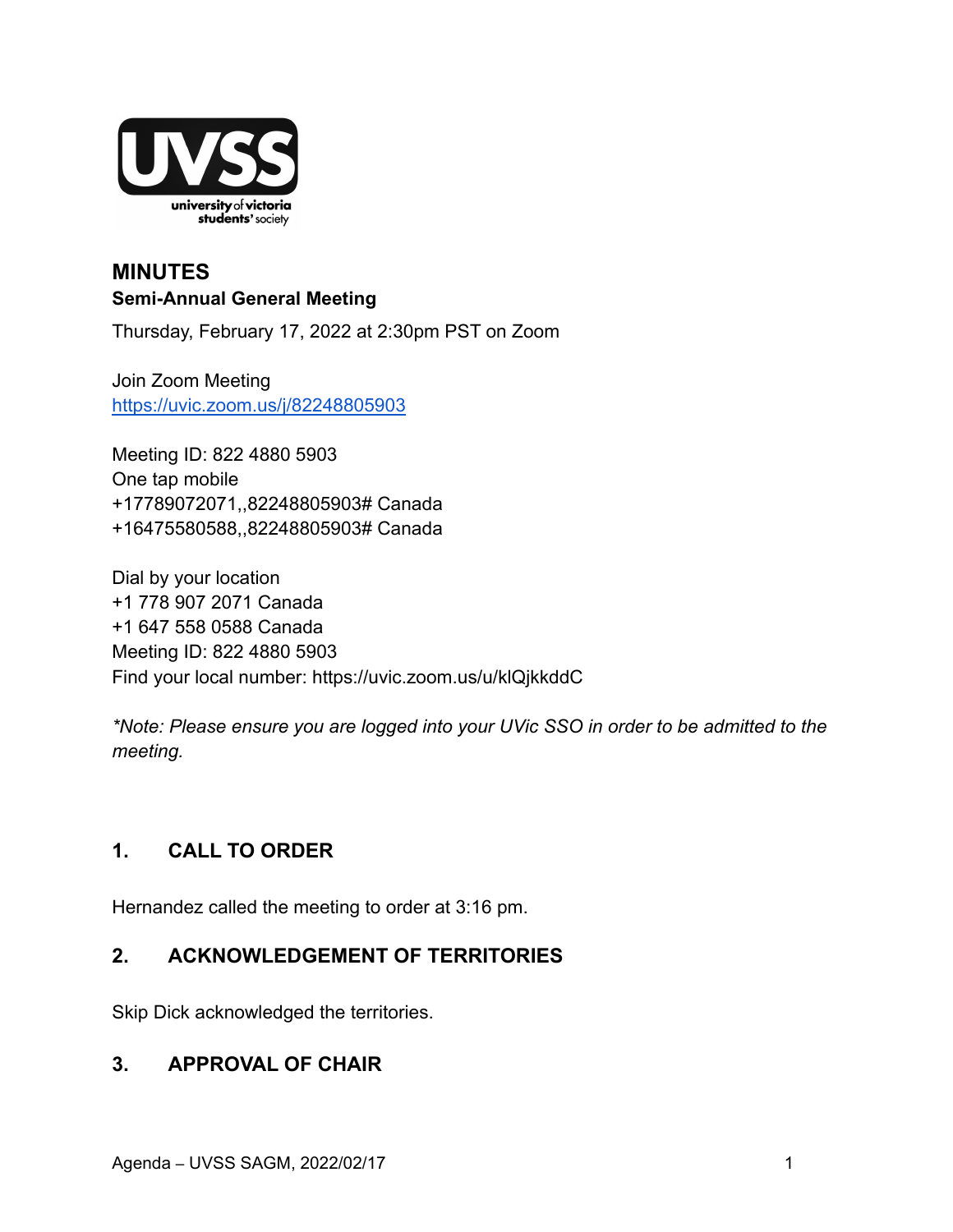**MOTION TO RATIFY - BURIAN/ABUELAZM MOTION CARRIED (189 yes / 11 no)**

## **4. ADOPTION OF AGENDA**

a. Agenda of 2022/02/17 SAGM

**MOTION TO ADOPT - SWANSON/DULLAERT MOTION CARRIED (184 yes / 10 no)**

## **5. ADOPTION OF MINUTES**

a. Minutes of 2021/10/28 AGM

**MOTION TO ADOPT - WALD/BRAYBROOK MOTION CARRIED (188 yes / 5 no)**

**MOTION TO RECESS - MUMFORD/BRAYBROOK MOTION DEFEATED (82 yes / 100 no)**

## **6. MOTIONS FOR CONSIDERATION**

**a. Special Resolutions**

## **MOTION 2022/02/17: 01 - HOLLAND/ DULLAERT**

**WHEREAS** Humanities Course Unions desire a higher degree of autonomy; and **WHEREAS** the establishment of a Humanities PDU will result in more opportunities and funding for Humanities students; and

**WHEREAS** Humanities students require an organization to represent them at the faculty level, therefore

**Be It Resolved That** the Bylaws be amended as follows (changes marked in underline):

#### **BYLAW 1 - DEFINITIONS**

In accordance with the Students' Society's usual practice, the pronoun "they" shall be used in place of he or she in these Bylaws.

- 1.1. **Chief Electoral Officer** shall refer to an individual, appointed by the UVSS Board of Directors, who is responsible for the conduct of UVSS elections and referenda.
- 1.2. **Club** shall be a group of members gathered in accordance with Board of Director policy and overseen by the Director of Student Affairs.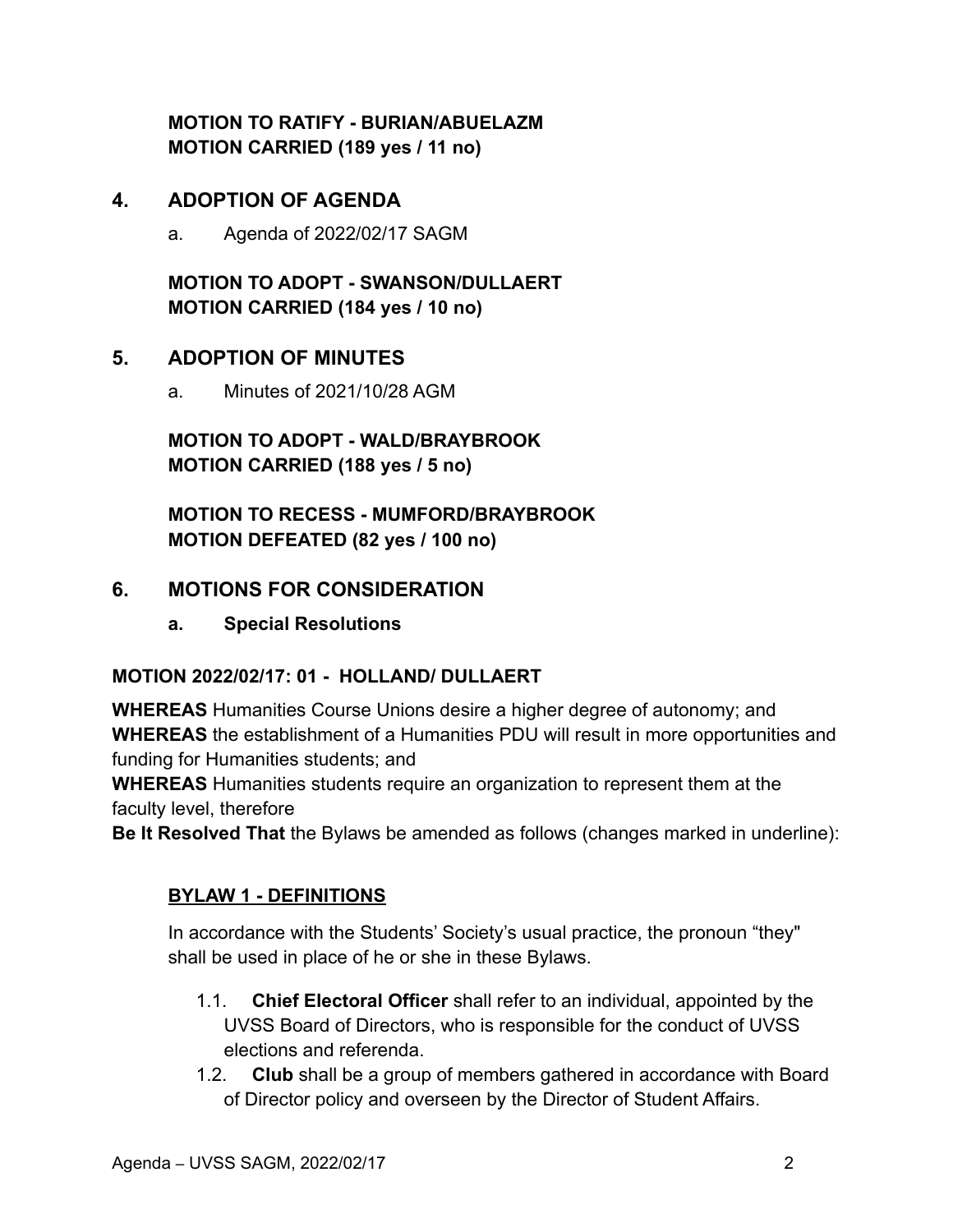- 1.3. **Constituency Organisations** shall be those bodies that satisfy the requirements of Bylaw Seventeen, Articles One and Two [17.1, 17.2].
- 1.4. **Course Union** shall be a group of members enrolled in a particular department, as overseen by the Director of Student Affairs.
- 1.5. **Directors** shall be all those persons elected to direct the affairs of the Students' Society.
- 1.6. **Executive Director** shall be the excluded manager responsible for: legal, privacy, and financial compliance of the Students' Society; strategic planning; risk management; human resource management; and other duties established by the Board of Directors in policy.
- 1.7. **General Manager** shall be the excluded manager who is chief of staff and is responsible for: business management and planning; operational planning; labour relations; the operational management, renovations, and sustainability of the Student Union Building; and other duties established by the Board of Directors in policy.
- 1.8. **Member** shall mean those persons who satisfy the requirements of Bylaw Two, Article One [2.1], Clauses a b, c and d.
- 1.9. **Office of the Ombudsperson** shall be autonomous, independent and free of interference and shall be operated under the aegis of the Office of the Ombudsperson Advisory Committee. It shall serve all students at the University of Victoria, former students and persons who have applied to become students.
- 1.10. **Professional Degree Program** shall be leading to a degree for a particular profession, which is a self-regulating body to the extent that the provincial government has passed legislation to this end, and must be accredited as such.
- 1.11. **Professional Development Union** shall be a group of members enrolled in a particular professional program *or faculty*, as overseen by the Director of Student Affairs, known as *a* "PDU".
- 1.12. **Special Resolution** shall mean a resolution with voting and notice requirements as set out in the BC Societies Act.
- 1.13. **Students' Society** shall mean the University of Victoria Students' Society.
- 1.14. **UVic Pride** shall refer to the Pride Society of the University of Victoria Students' Society

## **BYLAW 15 - PROFESSIONAL DEVELOPMENT UNIONS (PDUs)**

15.1. Professional Development Unions are subsidiary organizations as per Bylaw 14.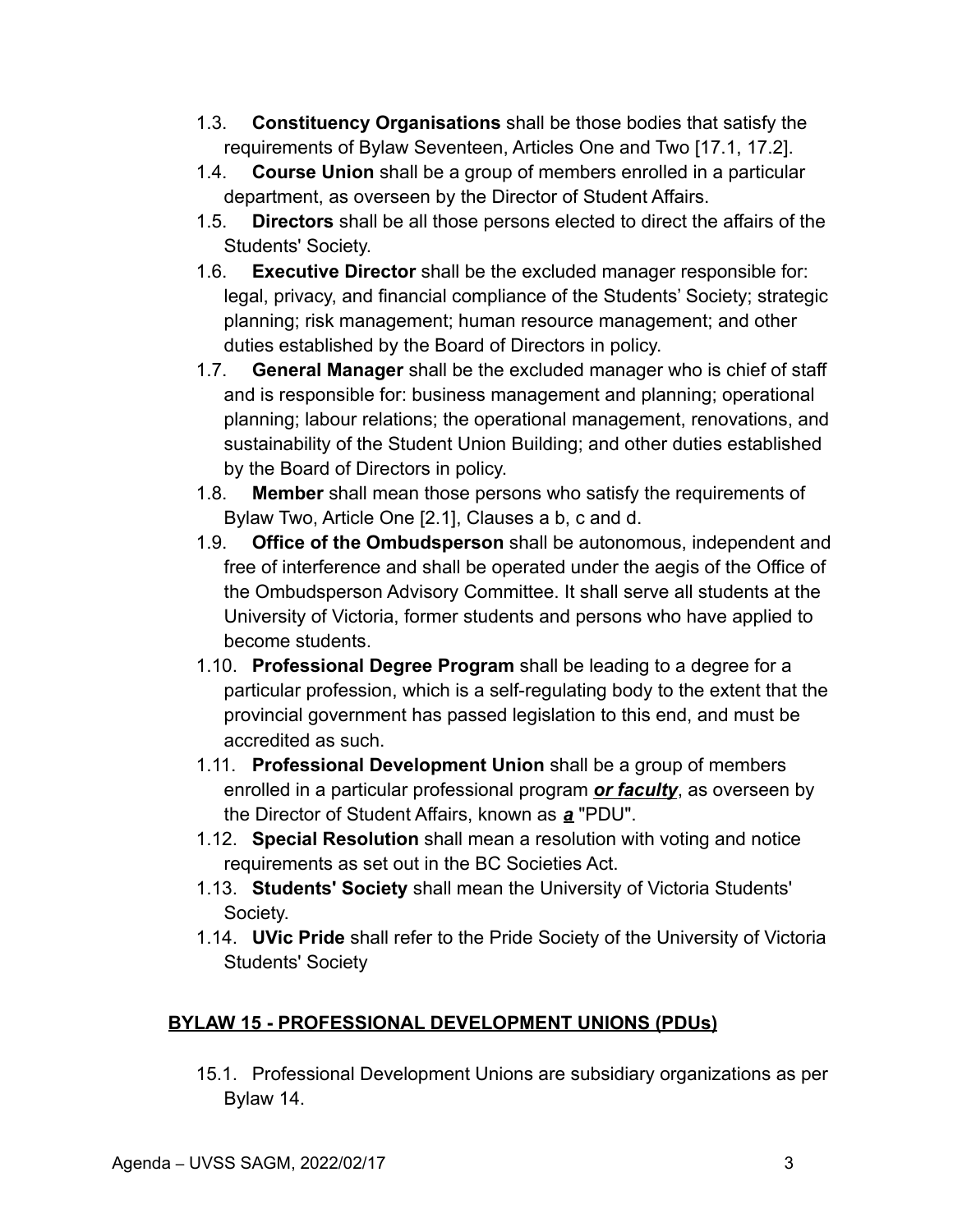#### 15.2. **Membership in a PDU**

Registration in any professional degree program *or faculty* shall constitute eligibility for membership in the appropriate PDU.

#### 15.3. **Declaration of Active and Non-Active Status of a PDU:**

*A* PDU will be given either active or non-active status by the Director of Student Affairs of the Students' Society in accordance with Bylaw Fifteen, Article Two [15.2].

## 15.4. **Only the Following shall be considered PDUs:**

- a. The Law Students' Society
- b. The Engineering Students' Society
- c. The Education Students' Society
- d. The Commerce Students' Society

## *e. The Humanities Undergraduate Society*

**BIFRT** the Humanities Undergraduate Society shall not be considered a PDU for the purposes of UVSS policy until a membership fee is instituted for members of the Humanities Undergraduate Society. This is intended to guarantee a seamless transition for Humanities Course Unions.

**BIFRT** funds held Humanities Course Union Trust Accounts shall be transferred to the Humanities Undergraduate Society to be held in trust by that party, at the consent of the relevant Course Union.

#### **MOTION TO POSTPONE MOTION 01 TO NEXT GENERAL MEETING IN FALL 2022 - HOLLAND/DULLAERT MOTION CARRIED (162 yes/ 31 no)**

## **MOTION 2022/02/17: 02 - ABUELAZM/BRAYBROOK**

**WHEREAS** over time, the majority of members elected to the UVSS Board of Directors have been from the Faculty of Social Science; and

**WHEREAS** diversity at the Board level ensures accountable governance, a range of voices and experiences, and a plurality of values is represented; and

**WHEREAS** reaching traditionally neglected areas of the campus is a critical component of member engagement; and

**WHEREAS** students deserve comprehensive representation for their student fees; and **WHEREAS** the creation of the Faculty Director position would increase the inclusion of faculty perspectives in the activities of the Students' Society; therefore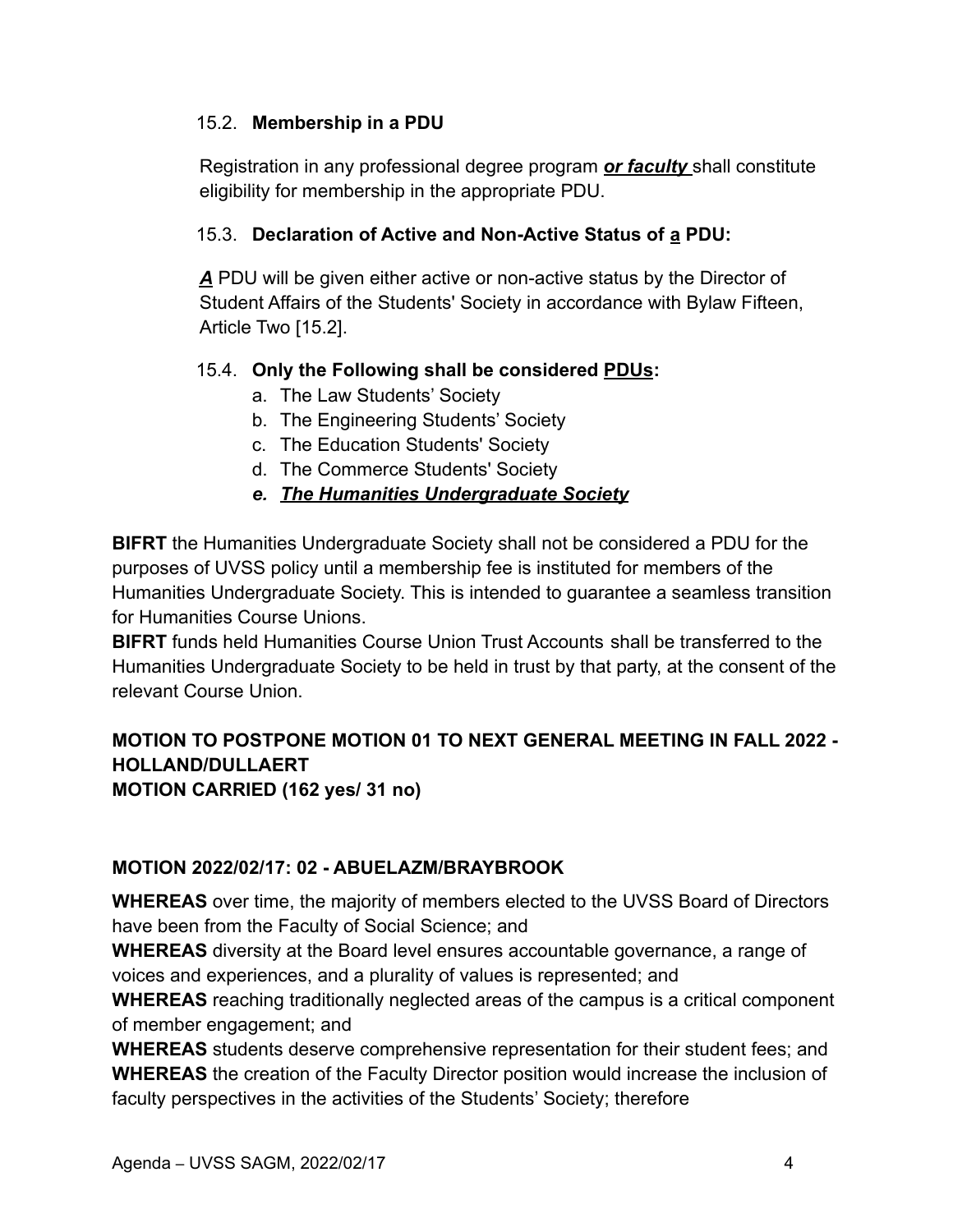**BIRT** the Bylaws be amended as follows:

## **5.1 Composition of the Board of Directors**

The Board of Directors shall be comprised of:

- a. The following directors elected by the membership:
	- i. One Lead Director as Director of Outreach & University Relations,
	- ii. One Lead Director as Director of Student Affairs,
	- iii. One Lead Director as Director of Events,
	- iv. One Lead Director as Director of Finance and Operations,
	- v. One Lead Director as Director of Campaigns & Community Relations, and
	- vi. Eleven [11] **Two [2]** At-Large Directors**.**
- b. The following directors elected by their respective constituency organisations:
	- i. Gender EmpowermentCentre Representative
	- ii. UVic Pride Representative
	- iii. Society for Students with a Disability Representative
	- iv. Students of Colour Collective Representative
- c. The Native Students' Union Representative elected by the Native Students' Union.
- d. The Director of International Student Relations elected by international students.
- **e. The following directors elected by membership from their respective faculties:**
	- **i. Director of Business Student Relations,**
	- **ii. Director of Education Student Relations,**
	- **iii. Director of Engineering and Computer Science Student Relations,**
	- **iv. Director of Fine Arts Student Relations,**
	- **v. Director of Human & Social Development Student Relations,**
	- **vi. Director of Humanities Student Relations,**
	- **vii. Director of Law Student Relations,**
	- **viii. Director of Science Student Relations, and**
	- **ix. Director of Social Sciences Student Relations.**
- **f.** e. The majority of directors must be at least 18-years-old. 16-or 17-year-old directors are permitted to sit on the Board of Directors
- **5.2 Term of Office of Members of the Board of Directors**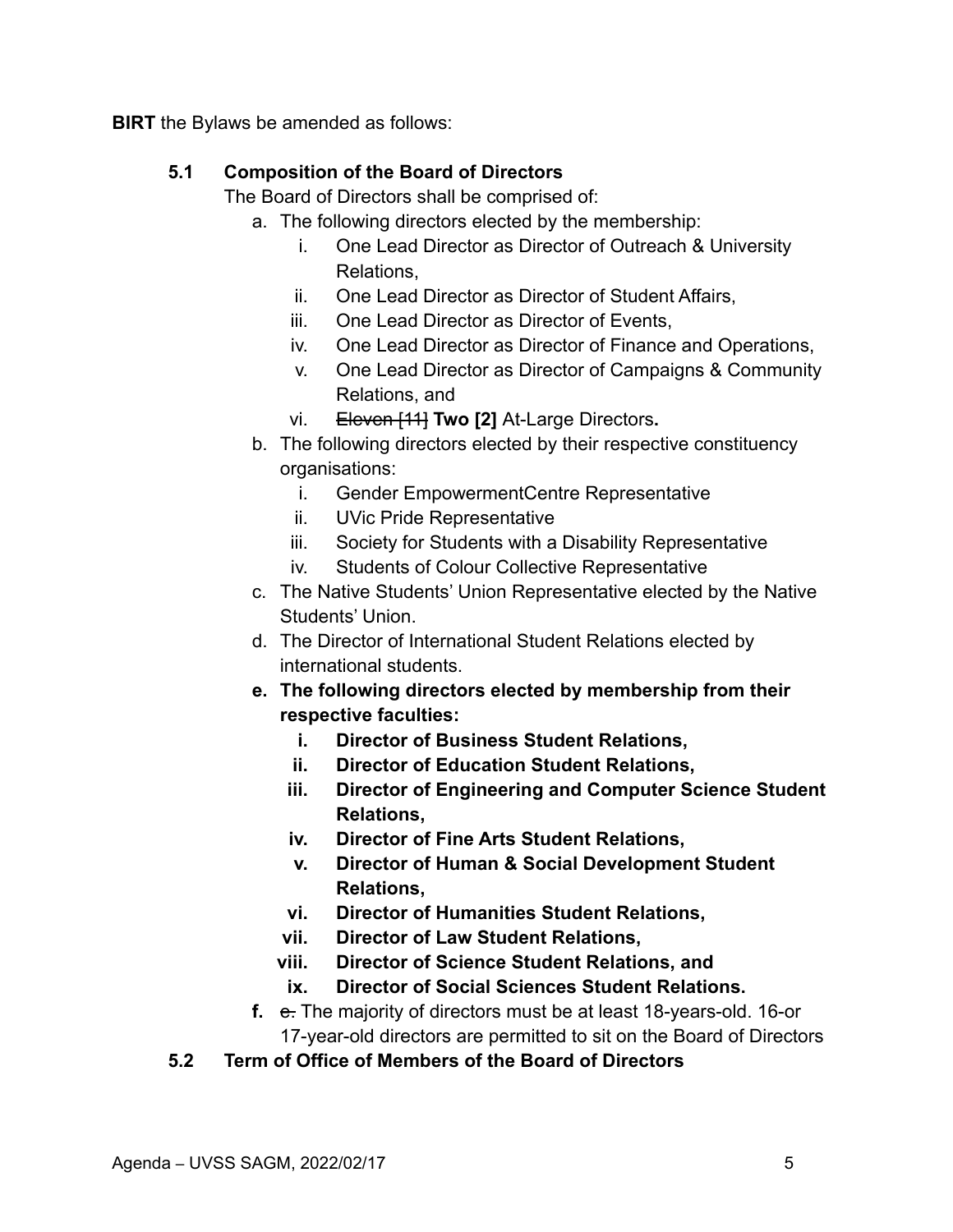a. Lead Directors, At-Large Directors, **Faculty Directors,** and the Director of International Student Relations elected during the month of March shall be elected for one year terms, to take office on May 1st.

## **6.5 Election of Faculty Directors to the Board of Directors**

**Faculty Directors shall be elected by members of the Students' Society that are officially declared in the faculty that the Director would be representing.**

## **6.6 Eligibility**

- a. Nominees for any position on the Board of Directors must be members of the Students' Society.
- b. In order to seek election to the Board of Directors, members must be nominated by not less than fifteen [15] other members of the Students' Society.
- c. Nominees shall run for only one position on the Board of Directors.
- d. Members of the Students' Society shall not be Lead Directors for more than two years.
- **e. Faculty Director candidates must be officially declared in the faculty they seek to represent.**

#### **8.6 At-Large Directors**

The At-Large Directors shall:

- a. Actively work to assist the Lead Directors in the performance of their duties,
- b. Assist in the coordination and implementation of local, provincial and national campaigns relating to education defense,
- c. Scrutinize the activities of the Lead Directors, and
- d. Participate on at least two [2] committees of the Students' Society.

## **8.9 Faculty Directors**

## **The Faculty Directors shall:**

- **a. Actively assist the Board in the performance of its duties,**
- **b. Scrutinize the activities of the Lead Directors,**
- **c. Participate on at least two [2] committees of the Student's Society, and**
- **d. Represent the students in their faculty to the best of their abilities.**
- **9.5 Vacancies Established on the Board of Directors**
	- **c. When a vacancy on the Board of Directors has been definitely established for a Faculty Director position, the Directors may decide to:**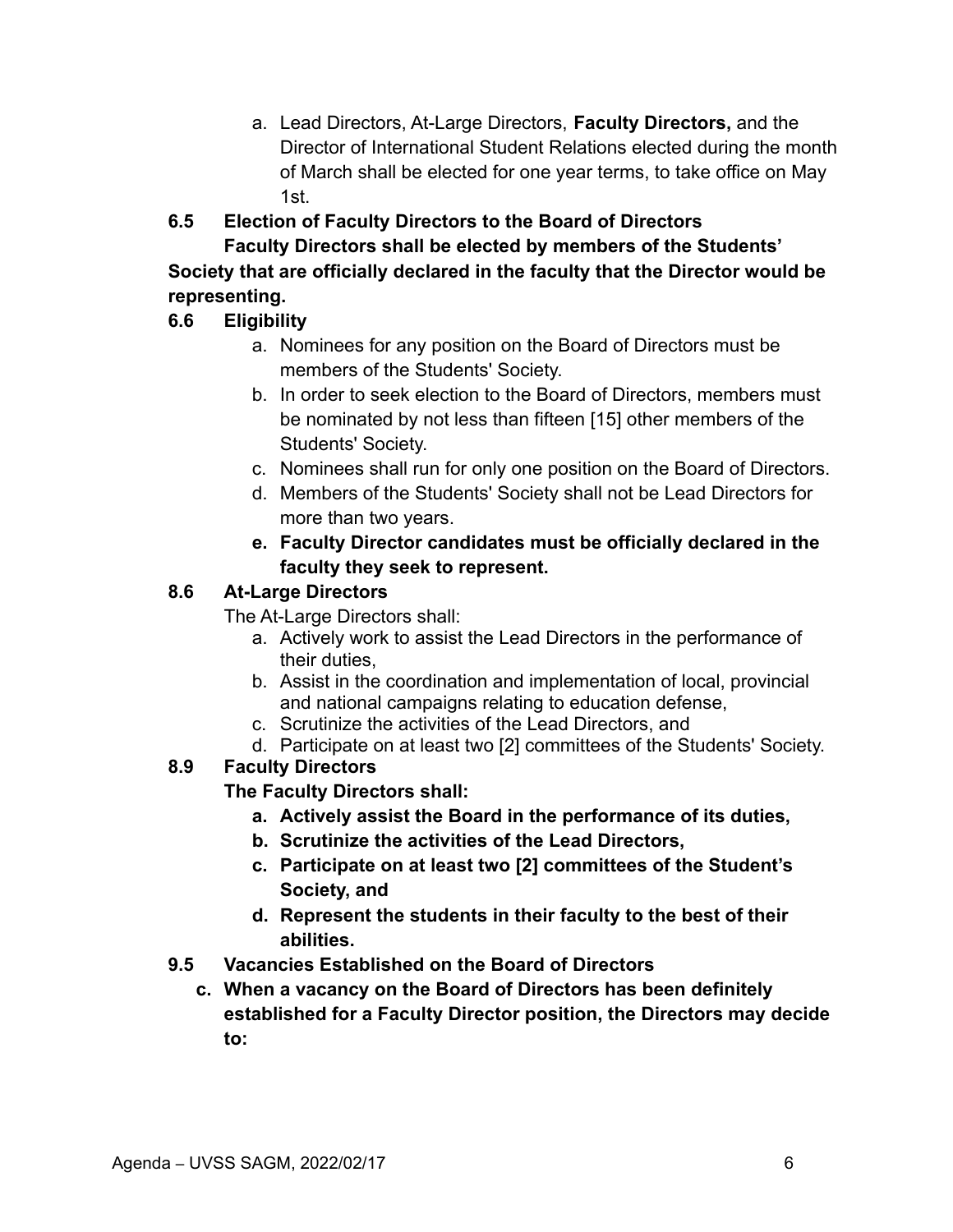**i. hold a by-election at the discretion of the Board of Directors for a Director at Large that holds the position in lieu of a Faculty Director.**

**BIFRT** bylaw 1 be amended to include a definition of "Faculty Director". **BIFRT** bylaw 6 be renumbered accordingly. **BIFRT** these changes come into effect starting May 1st, 2023

## **MOTION TO APPROVE THE CHAIR'S DECISION**

The chair agrees that this motion is in order. **MOTION CARRIED (181 yes/ 27 no)**

## **MOTION TO AMEND - ABULEAZM/FUNG**

To remove " BIFRT bylaw 1 be amended to include a definition of "Faculty Director"."

**MOTION CARRIED (174 yes / 61 no)**

**MOTION TO GO TO VOTE MOTION CARRIED (184 yes/ 19 no)**

**MOTION CARRIED (185 yes / 22 no)**

**MOTION TO RECESS - CHARLEBOIS /FROESE** Recess for 5 minutes. **MOTION CARRIED (98 yes / 64 no)**

## **MOTION 2022/02/17: 03 - FASSNACHT/BERMAN**

**WHEREAS** The Director of International Student Relations is expected to lead their own portfolio, participate in executive meetings, and run their own committee; and, **WHEREAS** The Director of International Student Relations does considerable work in the UVSS without adequate compensation for it; **BIRT** the Bylaws be amended as follows:

## **12.6 Salary and Honoraria for Non-Lead Directors**

- a. Non-Lead Directors **except the Director of International Student Relations** shall be given honoraria for services rendered during their time in office.
- b. The honoraria paid to Non-Lead Directors **except the Director of International Student Relations** shall be \$50 per month.
- c. Non-Lead Directors fulfilling **except the Director of International Student Relations shall fulfill** all of the duties outlined in Bylaw 8: Duties and